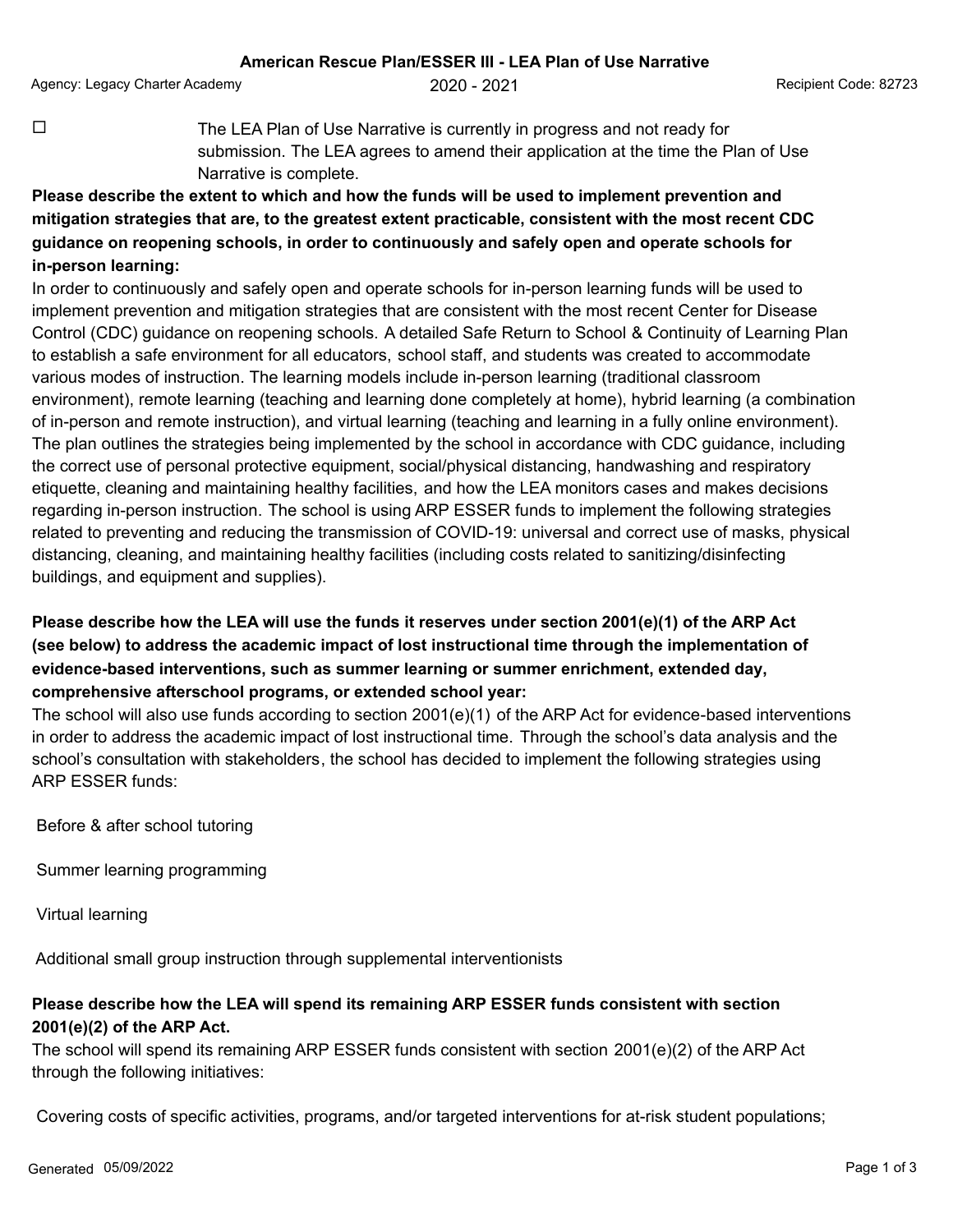Agency: Legacy Charter Academy 2020 - 2020 - 2021 Agency: Legacy Charter Academy 2020 - 2021

PPE, health services, and facility sanitation (improved air quality and sanitization services)

Bonuses for retaining and recruiting educators and support personnel;

Educational technology coordinators to support staff, students, and families with effective use of technology;

Providing connectivity (hot spots, Wi-Fi, etc.) to the school and identified families;

 Providing devices (laptops, tablets, etc.) to staff and students for virtual and in-person learning and digital resources;

Providing instructional resources (non-digital) for staff and students;

Printing and mailing costs for remote learning packets;

Providing software, subscriptions, licenses to staff, students, and families;

Creating and implementing a parent and family engagement platform;

Creating and implementing a professional learning communities platform;

Creating and implementing an out of school time learning platform;

Improving virtual curriculum and digital content;

Developing and implementing additional resources and training for new and novice teachers;

Integration of data systems to standardize digital tools and organize student achievement data;

**Please describe how the LEA will ensure that the interventions it implements, including but not limited to the interventions implemented under section 2001(e)(1) of the ARP Act (see below) to address the academic impact of lost instructional time, will respond to the academic, social, emotional, and mental health needs of all students, and particularly those students disproportionately impacted by the COVID-19 pandemic, including students from low-income families, students of color, English learners, children with disabilities, students experiencing homelessness, children in foster care, and migratory students.**

The school will ensure that the interventions it implements will respond to the academic, social, emotional, and mental health needs of all students through the collection of progress monitoring data on an ongoing basis and through student benchmarking data. Students are benchmarked at the beginning of the school year, mid-year, and the end of the school year to measure achievement. The school is also collecting data for staff and students participating in the school's supplemental summer learning program and monitors student progress . The school will also evaluate implementation fidelity and effectiveness of interventions on an ongoing basis for the following subgroups: students from low-income families, students in foster care, students experiencing homelessness, English Learner students, migratory students, students with disabilities, students of color. The